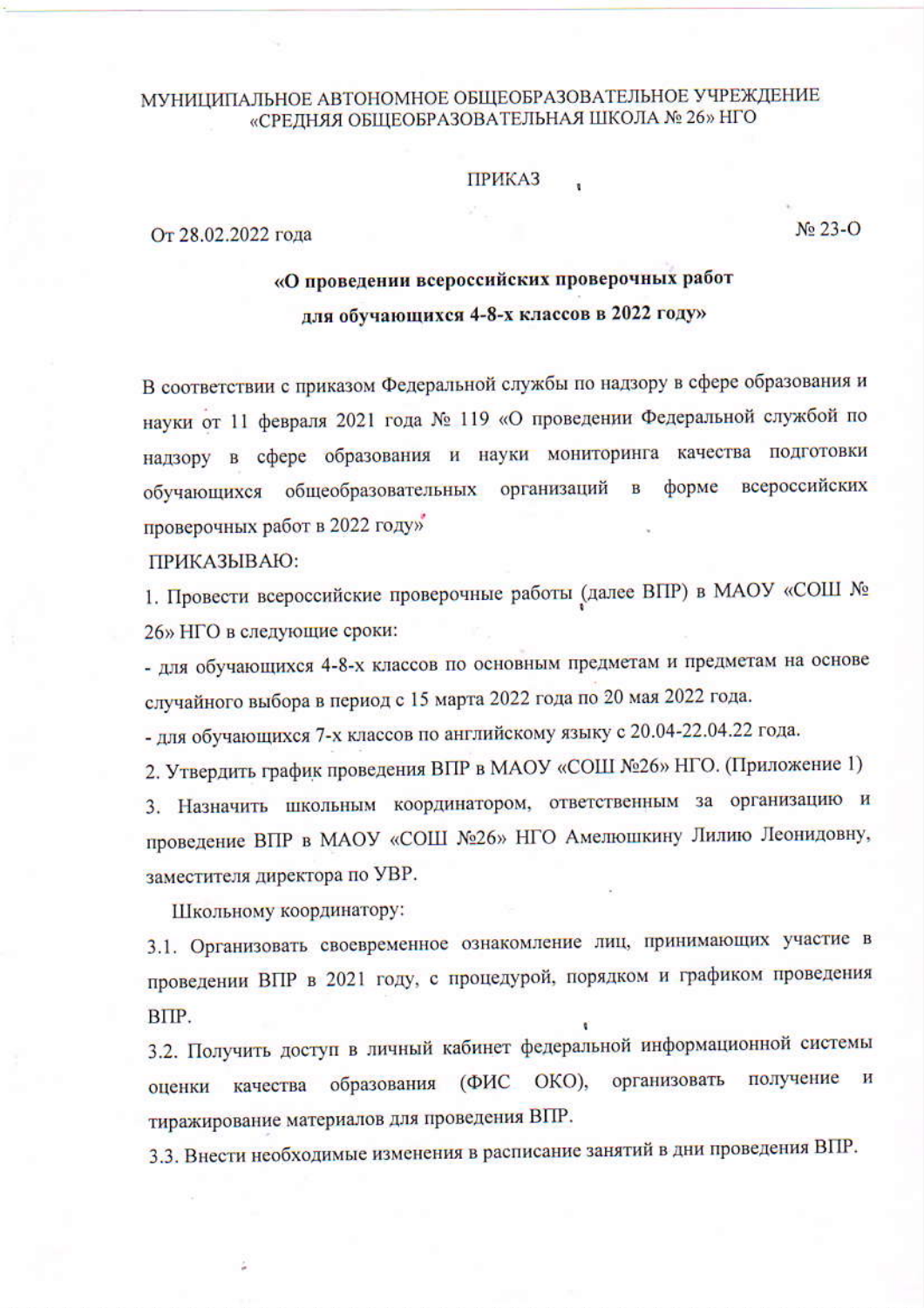3.4. В день проведения ВПР передать КИМ ВПР, коды участников и протокол закрепления кодов организаторам в аудитории, а критерии оценивания работ экспертам по проверке.

3.5. Организовать выполнение участниками работы.

3.6. Организовать проверку ответов участников с помощью критериев оценивания работ, полученных в личном кабинете ФИС ОКО.

3.7. Загрузить заполненные формы сбора результатов по всем учебным предметам в установленные сроки.

4. Назначить организаторов в аудитории в период проведения ВПР (Приложение  $(2)$ .

Организаторам проведения в аудитории:

4.1. Перед проведением ВПР проверить готовность аудитории.

4.2. В день проведения ВПР:

• получить материалы для проведения ВПР от школьного координатора;

• выдать участникам КИМ ВПР и коды участников;

4.3. Обеспечить порядок в кабинете во время проведения проверочной работы.

4.4. Заполнить бумажный протокол соответствия.

4.5. По окончании ВПР собрать работы участников и передать их школьному координатору.

5. Назначить организаторов вне аудиторий в период проведения ВПР:

5.1. Организаторам вне аудиторий обеспечить соблюдение порядка всеми учащимися во время проведения ВПР.

6. Организовать присутствие общественных наблюдателей в МАОУ «СОШ №26» НГО в день проведения ВПР на протяжении всего периода проведения проверочной работы с соблюдением санитарных требований по COVID. Утвердить график выхода общественных наблюдателей за проведением ВПР с указанием сроков. (Приложение 1)

7. Назначить техническим специалистом по сопровождению проведения ВПР Нуриеву Ольгу Андреевну, учителя информатики. Техническому специалисту оказывать профильную помощь школьному координатору во время организации и проведения ВПР.

8. Назначить экспертов по проверке ВПР (Приложение 3). Экспертам по проверке осуществить проверку ответов участников ВПР по соответствующему предмету в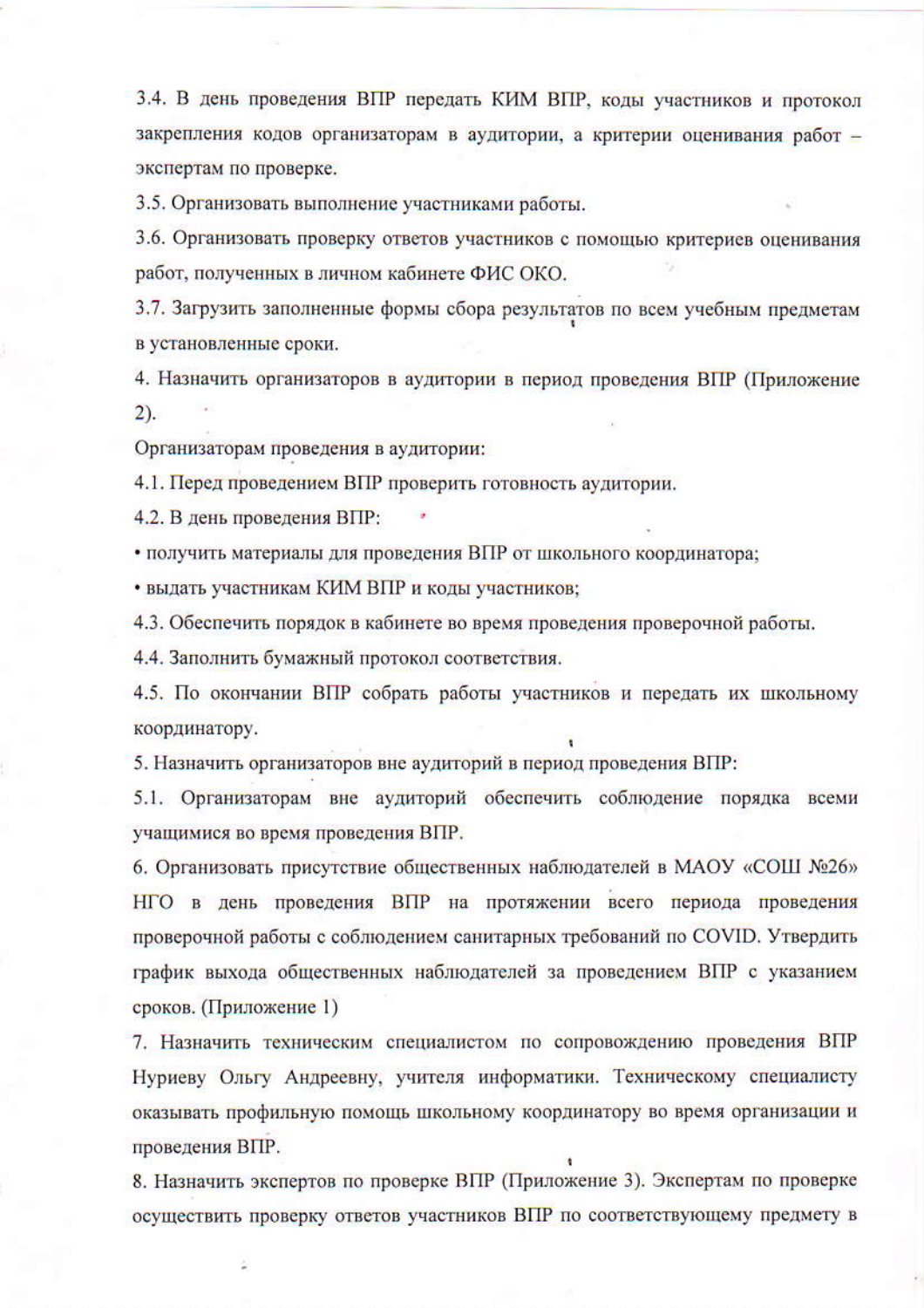соответствии с критериями оценивания работ, полученными от школьного координатора, в течение дня проведения работы и следующего за ним дня.

9. Контроль над исполнением приказа оставляю за собой.

И. о. директора МАОУ «СОЦІ №26» НГО



Л. Г. Митрофанова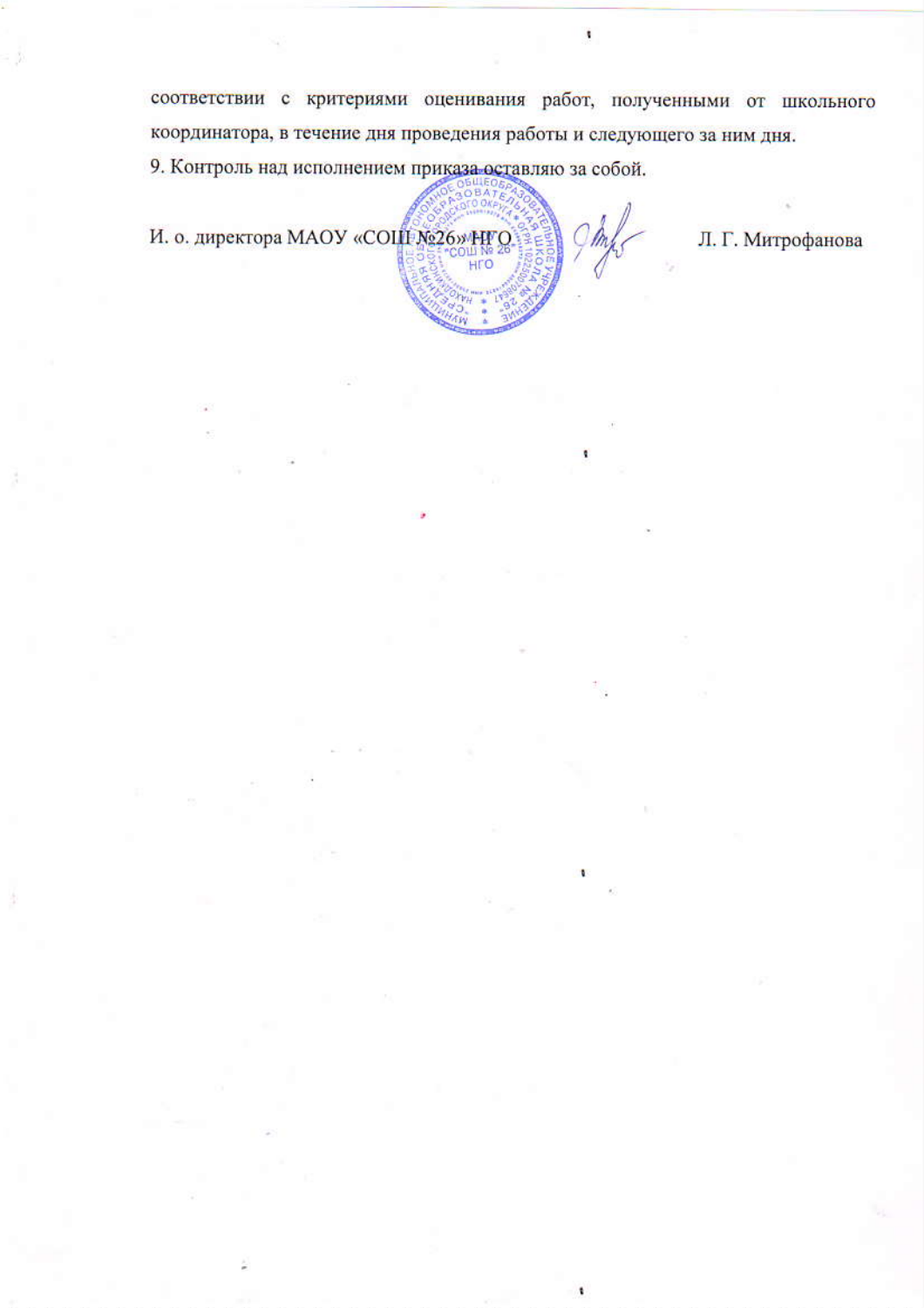$$\rm \textsc{Tpm}$ к приказу МАОУ «СОШ №26» НГО от 28.02.2022г №23-О

| класс   | предмет         | дата  | общественные наблюдатели |
|---------|-----------------|-------|--------------------------|
| 4 класс | Русский язык    | 17.03 | Гринченко Л. А.          |
|         | Математика      | 01.04 | Гринченко Л. А.          |
|         | Окружающий мир  | 08.04 | Гринченко Л. А.          |
| 5 класс | Русский язык    | 31.03 | Чернова Л. С.            |
|         | Математика      | 17.03 | Чернова Л. С.            |
|         | История         | 13.04 | Чернова Л. С.            |
|         | Биология        | 06.03 | Чернова Л. С.            |
| 6 класс | Русский язык    | 18.03 | Чернова Л. С.            |
| ä.      | Математика      | 01.04 | Чернова Л. С.            |
|         | История         | 08.04 | Чернова Л. С.            |
|         | Биология        | 13.04 | Чернова Л. С.            |
|         | География       | 15.04 | Чернова Л. С.            |
|         | Обществознание  | 16.03 | Чернова Л. С.            |
| 7класс  | Русский язык    | 22.04 | Гурулева А. А.           |
|         | Математика      | 13.04 | Гурулева А. А.           |
|         | История         | 15.04 | Гурулева А. А.           |
|         | Биология        | 18.04 | Гурулева А. А.           |
|         | География       | 01.04 | Гурулева А. А.           |
|         | Обществознание  | 21.04 | Гурулева А. А.           |
|         | Физика          | 06.04 | Гурулева А. А.           |
|         | Английский язык | 20.04 | Гурулева А. А.           |
| 8 класс | Русский язык    | 06.04 | Гурулева А. А.           |
|         | Математика      | 21.04 | Гурулева А. А.           |
|         | История         | 18.04 | Гурулева А. А.           |
|         | Биология        | 08.04 | Гурулева А. А.           |
|         | География       | 22.04 | Гурулева А. А.           |
|         | Обществознание  | 15.04 | Гурулева А. А.           |
|         | Физика          | 16.03 | Гурулева А. А.           |
|         | Химия           | 17.03 | Гурулева А. А.           |

 $rrn$  $\frac{1}{2}$ 

ï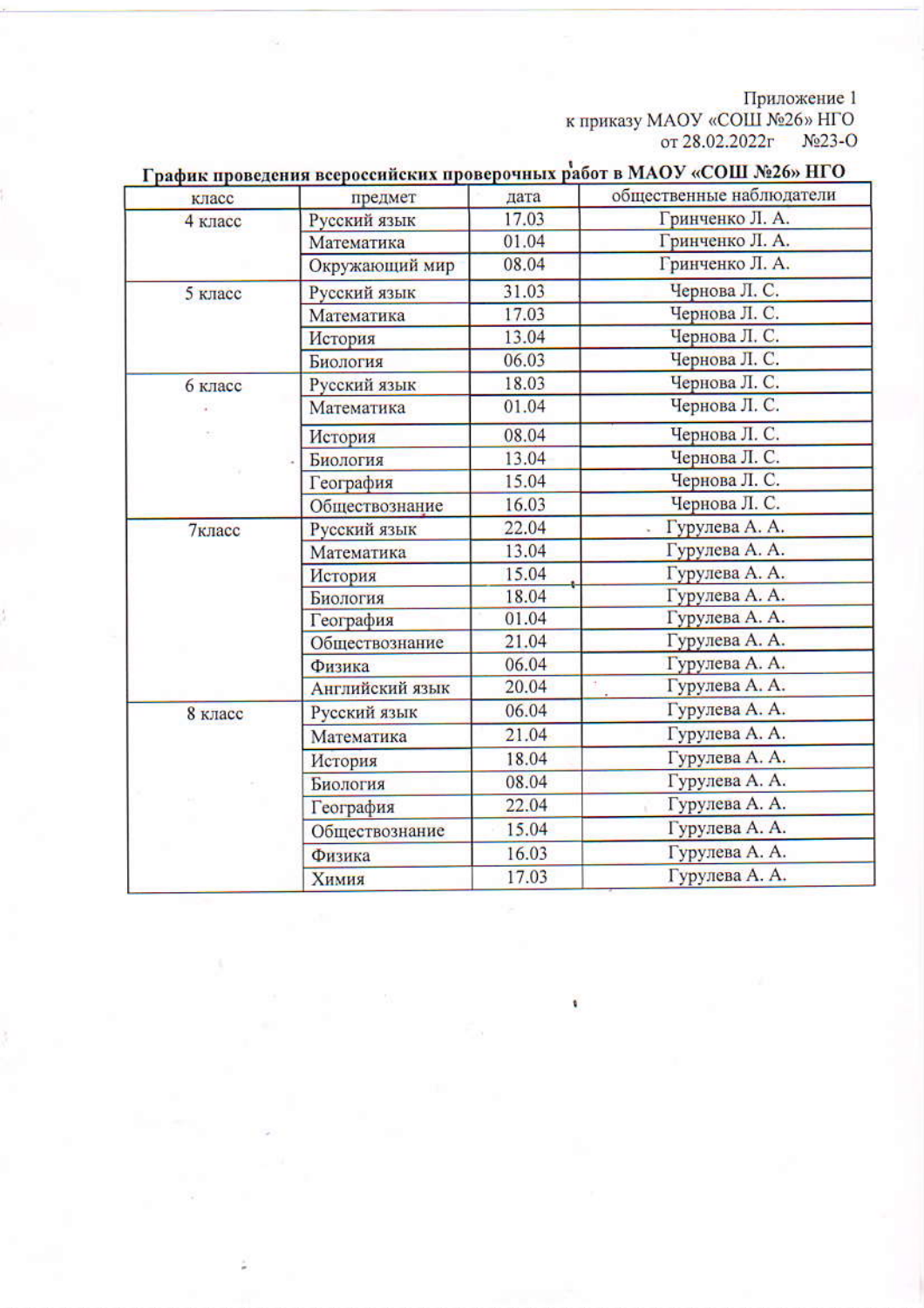$$\rm \textsc{Tpm} \textsc{name3}\xspace$$ к приказу МАОУ «СОШ№26» НГО от 28.02.2022г №23-О

| Предмет, класс                    | Сроки проверки                            | Ф. И. О. экспертов                                          |
|-----------------------------------|-------------------------------------------|-------------------------------------------------------------|
| Русский язык<br>4 класс           | $17.03 - 20.03$                           | Шестакова В. В.<br>Салушкина Н. М.                          |
| Математика<br>4 класс             | 01.04.-04.01                              | Шестакова В. В.<br>Салушкина Н. М.                          |
| Окружающий мир<br>4 класс         | 08.04-11.04                               | Шестакова В. В.<br>Салушкина Н. М.                          |
| Математика<br>5 класс             | 17.03-20.03                               | Нуриева О. А.<br>Ермолаева Н. Ю.                            |
| Русский язык<br>5 класс           | 31.03-03.04                               | Митрофанова Л. Г.<br>Загерсон Д. В.                         |
| История<br>5 класс                | 13.04-15.04                               | Стрельникова Е. Н.<br>Лустина Н. Р.                         |
| Биология<br>5 класс               | 06.04-10.04                               | Шестакова В.В.<br>Лустина Н. Р.                             |
| Математика<br>6 класс             | 01.04-04.04                               | Нуриева О. А.<br>Ермолаева Н. Ю.                            |
| Русский язык<br>6 класс           | 18.03-21.03                               | Амелюшкина Л. Л.<br>Никонова О. В.                          |
| Русский язык<br>7 класс           | 22.04-25.04                               | Салушкина Н. М.<br>Дибирова Г. И.                           |
| <b>Английский язык</b><br>7 класс | 20.04-23.04<br>21.04-25.04<br>22.04-25.04 | ¢.<br>Кондырева И.М.<br>Павлинова С. В.<br>Пельменева О. Н. |
| Математика<br>7 класс             | 13.04-15.04                               | Нуриева О. А.<br>Вяткина Н. Н.                              |
| История<br>7 класс                | 15.04-18.04                               | Иванова Л. С.<br>Стрельникова Е. Н.                         |
| Биология<br>7 класс               | 18.04-21.04                               | Загерсон Д. В.<br>Ильяшенко В.В.                            |
| География<br>7 класс              | $01.04 - 04.04$                           | Загерсон Д. В.<br>Стрельникова Е. Н.                        |
| Физика<br>7 класс                 | 06.04-08.04                               | Вяткина Н. Н.<br>Ермолаева Н. Ю.                            |
| Обществознание<br>7 класс         | 21.04-25.04                               | Иванова Л. С.<br>Стрельникова Е. Н.                         |
| Математика<br>8 класс             | 21.04-25.04                               | Ермолаева Н. Ю.<br>ŧ<br>Чернова Л. С.                       |

ż